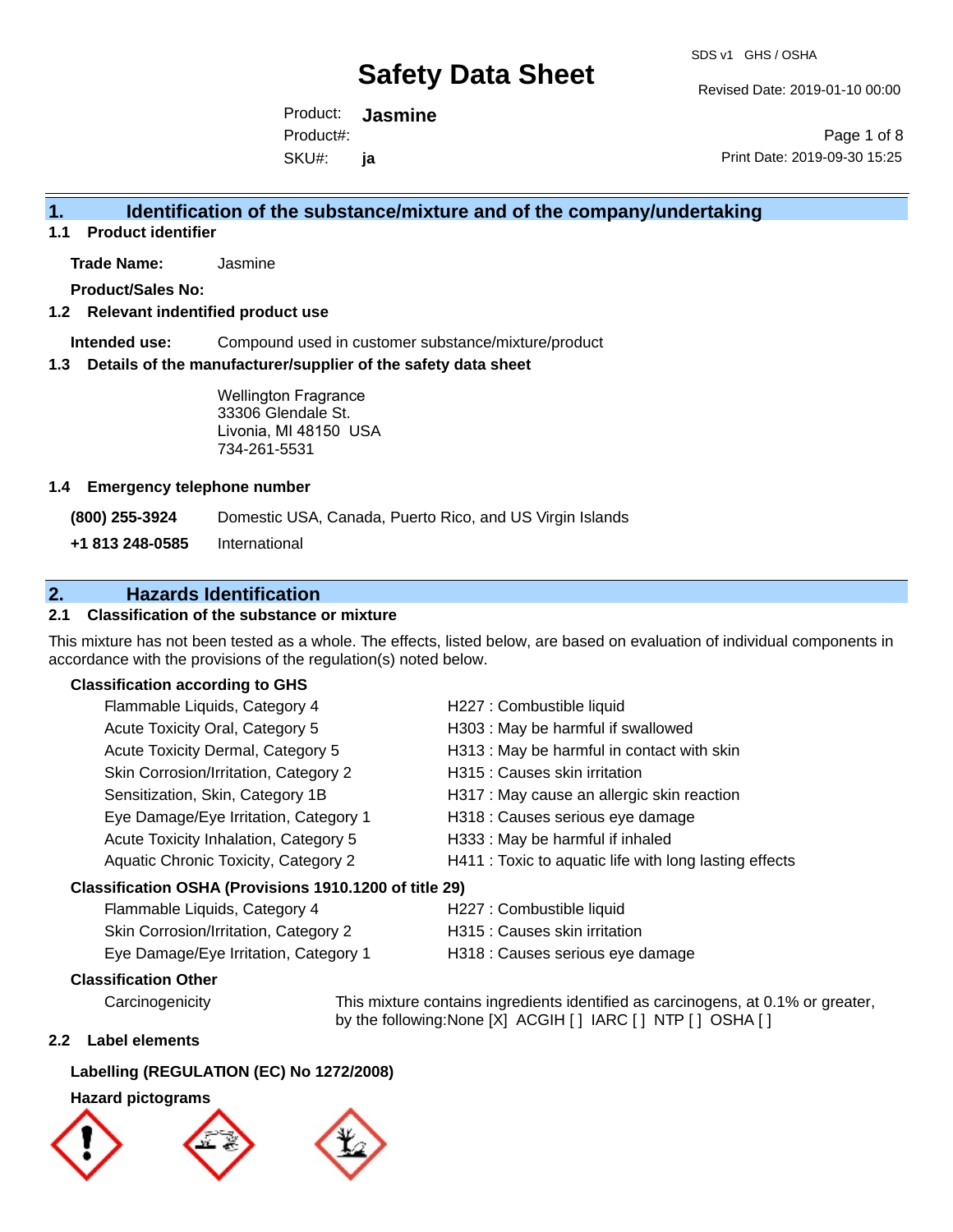Revised Date: 2019-01-10 00:00

Product: **Jasmine**  SKU#: Product#: **ja**

Page 2 of 8 Print Date: 2019-09-30 15:25

| <b>Signal Word: Danger</b>      |                                                                                                                                       |
|---------------------------------|---------------------------------------------------------------------------------------------------------------------------------------|
| <b>Hazard statments</b>         |                                                                                                                                       |
| H <sub>227</sub>                | Combustible liquid                                                                                                                    |
| H <sub>303</sub>                | May be harmful if swallowed                                                                                                           |
| H313                            | May be harmful in contact with skin                                                                                                   |
| H315                            | Causes skin irritation                                                                                                                |
| H317                            | May cause an allergic skin reaction                                                                                                   |
| H318                            | Causes serious eye damage                                                                                                             |
| H333                            | May be harmful if inhaled                                                                                                             |
| H411                            | Toxic to aquatic life with long lasting effects                                                                                       |
| <b>Precautionary Statements</b> |                                                                                                                                       |
| <b>Prevention:</b>              |                                                                                                                                       |
| P <sub>235</sub>                | Keep cool                                                                                                                             |
| P264                            | Wash hands thoroughly after handling                                                                                                  |
| P272                            | Contaminated work clothing should not be allowed out of the workplace                                                                 |
| P273                            | Avoid release to the environment                                                                                                      |
| <b>Response:</b>                |                                                                                                                                       |
| $P302 + P352$                   | IF ON SKIN: Wash with soap and water                                                                                                  |
| $P304 + P312$                   | IF INHALED: Call a POISON CENTER or doctor/physician if you feel unwell                                                               |
| P305 + P351 + P338              | IF IN EYES: Rinse cautiously with water for several minutes Remove contact lenses if<br>present and easy to do. continue rinsing      |
| P310                            | Immediately call a POISON CENTER or doctor/physician                                                                                  |
| P312                            | Call a POISON CENTER or doctor/physician if you feel unwell                                                                           |
| $P333 + P313$                   | If skin irritation or a rash occurs: Get medical advice/attention                                                                     |
| P362                            | Take off contaminated clothing and wash before reuse                                                                                  |
| P363                            | Wash contaminated clothing before reuse                                                                                               |
| P370 + P378                     | In case of fire: Use Carbon dioxide (CO2), Dry chemical, or Foam for extinction. Do not use<br>a direct water jet on burning material |
| P391                            | <b>Collect Spillage</b>                                                                                                               |

#### **2.3 Other Hazards**

**no data available**

# **3. Composition/Information on Ingredients**

### **3.1 Mixtures**

This product is a complex mixture of ingredients, which contains among others the following substance(s), presenting a health or environmental hazard within the meaning of the UN Globally Harmonized System of Classification and Labeling of Chemicals (GHS):

| CAS#<br>Ingredient | EC#       | Conc.<br>Range | <b>GHS Classification</b> |
|--------------------|-----------|----------------|---------------------------|
| 140-11-4           | 205-399-7 | $30 - 40 \%$   | H303; H401; H412          |
| Benzyl acetate     |           |                |                           |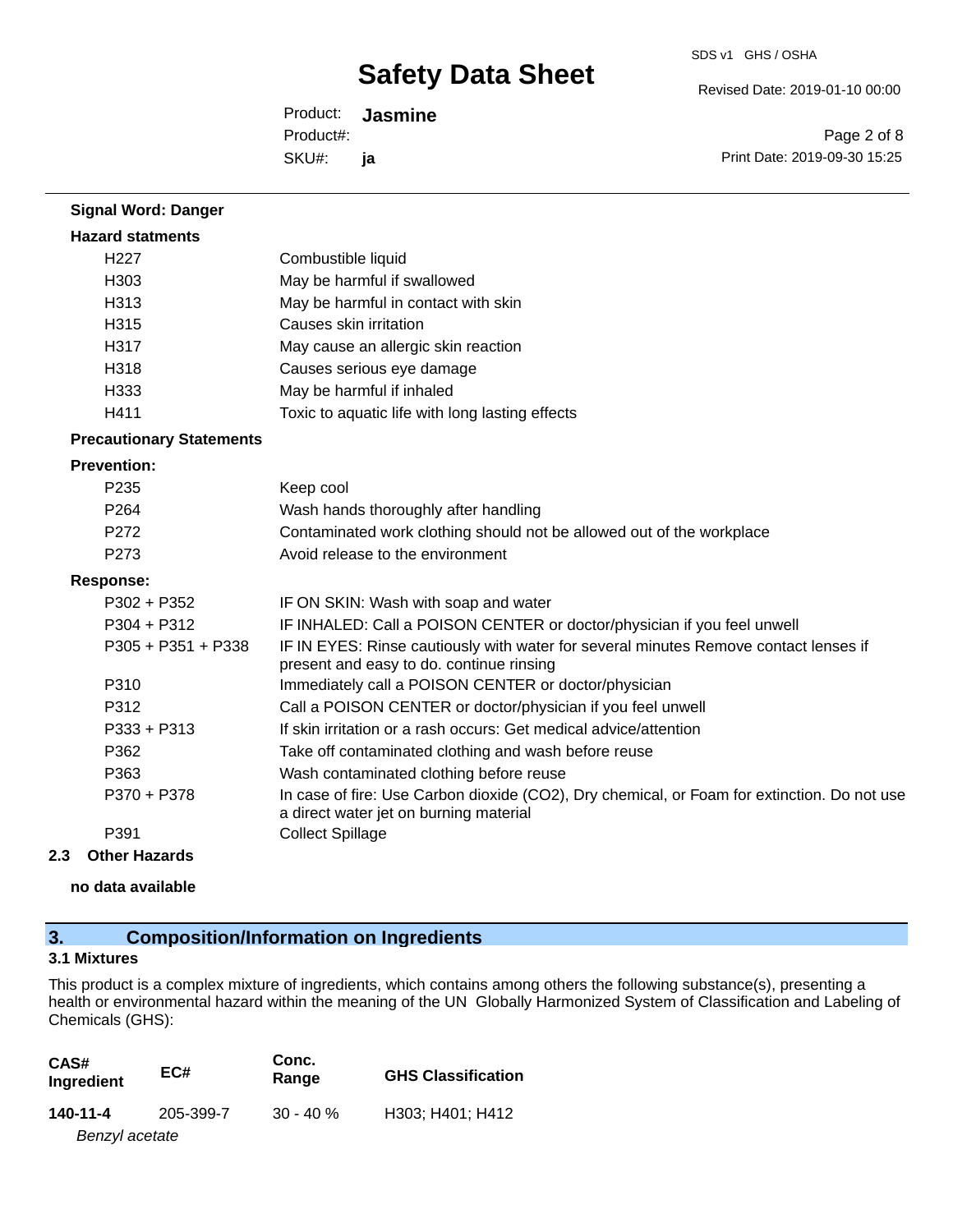SDS v1 GHS / OSHA

Revised Date: 2019-01-10 00:00

Product: **Jasmine**  Product#: **ja**

SKU#:

Page 3 of 8 Print Date: 2019-09-30 15:25

| 120-51-4<br>204-402-9<br>20 - 30 %<br>H302; H313; H400; H411<br><b>Benzyl Benzoate</b><br>122-40-7<br>10 - 20 %<br>H303; H316; H317; H401; H411<br>204-541-5<br>Amyl Cinnamal<br>134-20-3<br>205-132-4<br>$2 - 5%$<br>H303; H316; H319; H402<br>Methyl anthranilate<br>$60 - 12 - 8$<br>200-456-2<br>$2 - 5%$<br>H302; H313; H316; H319<br>phenethyl alcohol<br>106-24-1<br>203-377-1<br>$2 - 5%$<br>H303; H315; H317; H318; H402<br>Geraniol<br>8007-35-0<br>232-357-5<br>$2 - 5%$<br>H316; H401; H411<br>Terpineol acetate<br>105-87-3<br>203-341-5<br>$2 - 5%$<br>H315; H317; H401; H412<br>Geranyl Acetate<br>$1 - 2%$<br>$101 - 41 - 7$<br>202-940-9<br>H303; H313<br>Methyl phenylacetate<br>98-55-5<br>202-680-6<br>$1 - 2%$<br>H227; H303; H315; H319; H401<br><b>Terpineol</b><br>$1 - 2%$<br>78-70-6<br>201-134-4<br>H227; H303; H315; H317; H319; H402<br>Linalool<br>103-45-7<br>$1 - 2%$<br>203-113-5<br>H318<br>Phenethyl acetate<br>$1 - 2%$<br>$93 - 04 - 9$<br>202-213-6<br>H401<br>2-Methoxynaphthalene (beta-Naphthyl methyl ether, Nerolin, Yara Yara)<br>115-95-7<br>204-116-4<br>$1 - 2%$<br>H227; H315; H317; H320; H402<br><b>Linalyl Acetate</b><br>5989-27-5<br>227-813-5<br>$1 - 2%$<br>H226; H304; H315; H317; H400; H410<br>Limonene<br>106-25-2<br>203-378-7<br>$1 - 2%$<br>H303; H315; H317; H319; H401<br>Nerol<br>141-12-8<br>$1 - 2%$<br>H315; H317; H401<br>205-459-2<br>Neryl acetate<br>H316<br>89-43-0<br>201-908-1<br>$1 - 2%$ | CAS#<br>Ingredient | EC# | Conc.<br>Range | <b>GHS Classification</b> |
|-----------------------------------------------------------------------------------------------------------------------------------------------------------------------------------------------------------------------------------------------------------------------------------------------------------------------------------------------------------------------------------------------------------------------------------------------------------------------------------------------------------------------------------------------------------------------------------------------------------------------------------------------------------------------------------------------------------------------------------------------------------------------------------------------------------------------------------------------------------------------------------------------------------------------------------------------------------------------------------------------------------------------------------------------------------------------------------------------------------------------------------------------------------------------------------------------------------------------------------------------------------------------------------------------------------------------------------------------------------------------------------------------------------------------------------------------------------------------|--------------------|-----|----------------|---------------------------|
|                                                                                                                                                                                                                                                                                                                                                                                                                                                                                                                                                                                                                                                                                                                                                                                                                                                                                                                                                                                                                                                                                                                                                                                                                                                                                                                                                                                                                                                                       |                    |     |                |                           |
|                                                                                                                                                                                                                                                                                                                                                                                                                                                                                                                                                                                                                                                                                                                                                                                                                                                                                                                                                                                                                                                                                                                                                                                                                                                                                                                                                                                                                                                                       |                    |     |                |                           |
|                                                                                                                                                                                                                                                                                                                                                                                                                                                                                                                                                                                                                                                                                                                                                                                                                                                                                                                                                                                                                                                                                                                                                                                                                                                                                                                                                                                                                                                                       |                    |     |                |                           |
|                                                                                                                                                                                                                                                                                                                                                                                                                                                                                                                                                                                                                                                                                                                                                                                                                                                                                                                                                                                                                                                                                                                                                                                                                                                                                                                                                                                                                                                                       |                    |     |                |                           |
|                                                                                                                                                                                                                                                                                                                                                                                                                                                                                                                                                                                                                                                                                                                                                                                                                                                                                                                                                                                                                                                                                                                                                                                                                                                                                                                                                                                                                                                                       |                    |     |                |                           |
|                                                                                                                                                                                                                                                                                                                                                                                                                                                                                                                                                                                                                                                                                                                                                                                                                                                                                                                                                                                                                                                                                                                                                                                                                                                                                                                                                                                                                                                                       |                    |     |                |                           |
|                                                                                                                                                                                                                                                                                                                                                                                                                                                                                                                                                                                                                                                                                                                                                                                                                                                                                                                                                                                                                                                                                                                                                                                                                                                                                                                                                                                                                                                                       |                    |     |                |                           |
|                                                                                                                                                                                                                                                                                                                                                                                                                                                                                                                                                                                                                                                                                                                                                                                                                                                                                                                                                                                                                                                                                                                                                                                                                                                                                                                                                                                                                                                                       |                    |     |                |                           |
|                                                                                                                                                                                                                                                                                                                                                                                                                                                                                                                                                                                                                                                                                                                                                                                                                                                                                                                                                                                                                                                                                                                                                                                                                                                                                                                                                                                                                                                                       |                    |     |                |                           |
|                                                                                                                                                                                                                                                                                                                                                                                                                                                                                                                                                                                                                                                                                                                                                                                                                                                                                                                                                                                                                                                                                                                                                                                                                                                                                                                                                                                                                                                                       |                    |     |                |                           |
|                                                                                                                                                                                                                                                                                                                                                                                                                                                                                                                                                                                                                                                                                                                                                                                                                                                                                                                                                                                                                                                                                                                                                                                                                                                                                                                                                                                                                                                                       |                    |     |                |                           |
|                                                                                                                                                                                                                                                                                                                                                                                                                                                                                                                                                                                                                                                                                                                                                                                                                                                                                                                                                                                                                                                                                                                                                                                                                                                                                                                                                                                                                                                                       |                    |     |                |                           |
|                                                                                                                                                                                                                                                                                                                                                                                                                                                                                                                                                                                                                                                                                                                                                                                                                                                                                                                                                                                                                                                                                                                                                                                                                                                                                                                                                                                                                                                                       |                    |     |                |                           |
|                                                                                                                                                                                                                                                                                                                                                                                                                                                                                                                                                                                                                                                                                                                                                                                                                                                                                                                                                                                                                                                                                                                                                                                                                                                                                                                                                                                                                                                                       |                    |     |                |                           |
|                                                                                                                                                                                                                                                                                                                                                                                                                                                                                                                                                                                                                                                                                                                                                                                                                                                                                                                                                                                                                                                                                                                                                                                                                                                                                                                                                                                                                                                                       |                    |     |                |                           |
|                                                                                                                                                                                                                                                                                                                                                                                                                                                                                                                                                                                                                                                                                                                                                                                                                                                                                                                                                                                                                                                                                                                                                                                                                                                                                                                                                                                                                                                                       |                    |     |                |                           |
|                                                                                                                                                                                                                                                                                                                                                                                                                                                                                                                                                                                                                                                                                                                                                                                                                                                                                                                                                                                                                                                                                                                                                                                                                                                                                                                                                                                                                                                                       |                    |     |                |                           |
|                                                                                                                                                                                                                                                                                                                                                                                                                                                                                                                                                                                                                                                                                                                                                                                                                                                                                                                                                                                                                                                                                                                                                                                                                                                                                                                                                                                                                                                                       |                    |     |                |                           |
|                                                                                                                                                                                                                                                                                                                                                                                                                                                                                                                                                                                                                                                                                                                                                                                                                                                                                                                                                                                                                                                                                                                                                                                                                                                                                                                                                                                                                                                                       |                    |     |                |                           |
|                                                                                                                                                                                                                                                                                                                                                                                                                                                                                                                                                                                                                                                                                                                                                                                                                                                                                                                                                                                                                                                                                                                                                                                                                                                                                                                                                                                                                                                                       |                    |     |                |                           |
|                                                                                                                                                                                                                                                                                                                                                                                                                                                                                                                                                                                                                                                                                                                                                                                                                                                                                                                                                                                                                                                                                                                                                                                                                                                                                                                                                                                                                                                                       |                    |     |                |                           |
|                                                                                                                                                                                                                                                                                                                                                                                                                                                                                                                                                                                                                                                                                                                                                                                                                                                                                                                                                                                                                                                                                                                                                                                                                                                                                                                                                                                                                                                                       |                    |     |                |                           |
|                                                                                                                                                                                                                                                                                                                                                                                                                                                                                                                                                                                                                                                                                                                                                                                                                                                                                                                                                                                                                                                                                                                                                                                                                                                                                                                                                                                                                                                                       |                    |     |                |                           |
|                                                                                                                                                                                                                                                                                                                                                                                                                                                                                                                                                                                                                                                                                                                                                                                                                                                                                                                                                                                                                                                                                                                                                                                                                                                                                                                                                                                                                                                                       |                    |     |                |                           |
|                                                                                                                                                                                                                                                                                                                                                                                                                                                                                                                                                                                                                                                                                                                                                                                                                                                                                                                                                                                                                                                                                                                                                                                                                                                                                                                                                                                                                                                                       |                    |     |                |                           |
|                                                                                                                                                                                                                                                                                                                                                                                                                                                                                                                                                                                                                                                                                                                                                                                                                                                                                                                                                                                                                                                                                                                                                                                                                                                                                                                                                                                                                                                                       |                    |     |                |                           |
|                                                                                                                                                                                                                                                                                                                                                                                                                                                                                                                                                                                                                                                                                                                                                                                                                                                                                                                                                                                                                                                                                                                                                                                                                                                                                                                                                                                                                                                                       |                    |     |                |                           |
|                                                                                                                                                                                                                                                                                                                                                                                                                                                                                                                                                                                                                                                                                                                                                                                                                                                                                                                                                                                                                                                                                                                                                                                                                                                                                                                                                                                                                                                                       |                    |     |                |                           |
|                                                                                                                                                                                                                                                                                                                                                                                                                                                                                                                                                                                                                                                                                                                                                                                                                                                                                                                                                                                                                                                                                                                                                                                                                                                                                                                                                                                                                                                                       |                    |     |                |                           |
|                                                                                                                                                                                                                                                                                                                                                                                                                                                                                                                                                                                                                                                                                                                                                                                                                                                                                                                                                                                                                                                                                                                                                                                                                                                                                                                                                                                                                                                                       |                    |     |                |                           |
|                                                                                                                                                                                                                                                                                                                                                                                                                                                                                                                                                                                                                                                                                                                                                                                                                                                                                                                                                                                                                                                                                                                                                                                                                                                                                                                                                                                                                                                                       |                    |     |                |                           |
|                                                                                                                                                                                                                                                                                                                                                                                                                                                                                                                                                                                                                                                                                                                                                                                                                                                                                                                                                                                                                                                                                                                                                                                                                                                                                                                                                                                                                                                                       |                    |     |                |                           |
|                                                                                                                                                                                                                                                                                                                                                                                                                                                                                                                                                                                                                                                                                                                                                                                                                                                                                                                                                                                                                                                                                                                                                                                                                                                                                                                                                                                                                                                                       |                    |     |                |                           |
|                                                                                                                                                                                                                                                                                                                                                                                                                                                                                                                                                                                                                                                                                                                                                                                                                                                                                                                                                                                                                                                                                                                                                                                                                                                                                                                                                                                                                                                                       |                    |     |                |                           |
| Hydroxycitronellal-methyl anthranilate (Schiff base)                                                                                                                                                                                                                                                                                                                                                                                                                                                                                                                                                                                                                                                                                                                                                                                                                                                                                                                                                                                                                                                                                                                                                                                                                                                                                                                                                                                                                  |                    |     |                |                           |
| 80-54-6<br>201-289-8<br>$0.1 - 1.0 %$<br>H227; H302; H315; H317; H361; H401;                                                                                                                                                                                                                                                                                                                                                                                                                                                                                                                                                                                                                                                                                                                                                                                                                                                                                                                                                                                                                                                                                                                                                                                                                                                                                                                                                                                          |                    |     |                |                           |
| H412<br><b>Butylphenyl Methylpropional</b>                                                                                                                                                                                                                                                                                                                                                                                                                                                                                                                                                                                                                                                                                                                                                                                                                                                                                                                                                                                                                                                                                                                                                                                                                                                                                                                                                                                                                            |                    |     |                |                           |
| See Section 16 for full text of GHS classification codes                                                                                                                                                                                                                                                                                                                                                                                                                                                                                                                                                                                                                                                                                                                                                                                                                                                                                                                                                                                                                                                                                                                                                                                                                                                                                                                                                                                                              |                    |     |                |                           |

See Section 16 for full text of GHS classification codes which where not shown in section 2

Total Hydrocarbon Content (%  $w/w$ ) = 1.35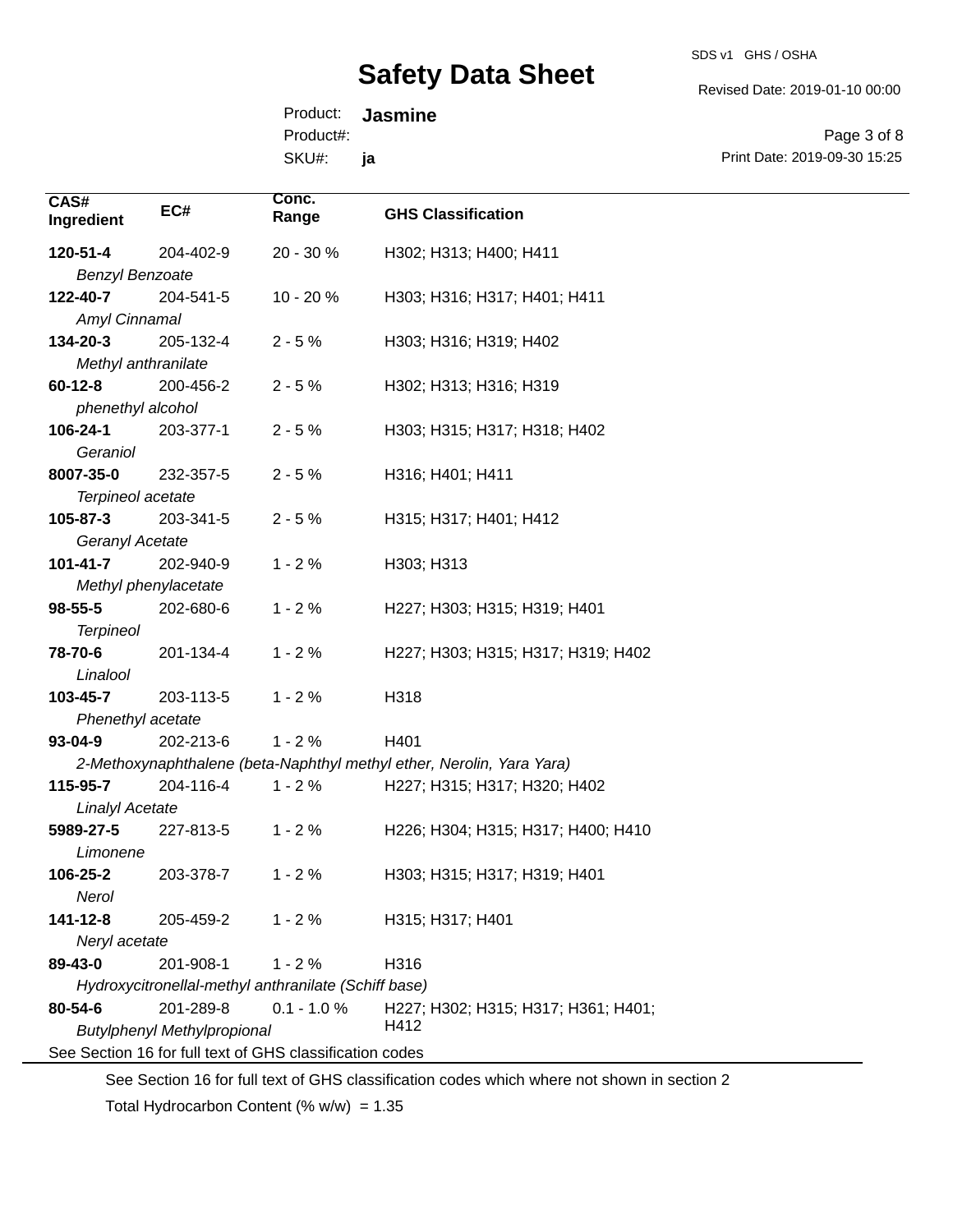SDS v1 GHS / OSHA

Revised Date: 2019-01-10 00:00

Product: **Jasmine**  Product#:

SKU#: **ja**

Page 4 of 8 Print Date: 2019-09-30 15:25

| <b>First Aid Measures</b><br>4.                                                   |                                                                                                               |  |
|-----------------------------------------------------------------------------------|---------------------------------------------------------------------------------------------------------------|--|
| <b>Description of first aid measures</b><br>4.1                                   |                                                                                                               |  |
| Inhalation:                                                                       | Remove from exposure site to fresh air and keep at rest.<br>Obtain medical advice.                            |  |
| <b>Eye Exposure:</b>                                                              | Flush immediately with water for at least 15 minutes.<br>Contact physician if symptoms persist.               |  |
| <b>Skin Exposure:</b>                                                             | Remove contaminated clothes. Wash thoroughly with water (and soap).<br>Contact physician if symptoms persist. |  |
| Ingestion:                                                                        | Rinse mouth with water and obtain medical advice.                                                             |  |
| Most important symptoms and effects, both acute and delayed<br>4.2                |                                                                                                               |  |
| <b>Symptoms:</b>                                                                  | no data available                                                                                             |  |
| <b>Risks:</b>                                                                     | Refer to Section 2.2 "Hazard Statements"                                                                      |  |
| Indication of any immediate medical attention and special treatment needed<br>4.3 |                                                                                                               |  |
| Treatment:                                                                        | Refer to Section 2.2 "Response"                                                                               |  |
|                                                                                   |                                                                                                               |  |
| 5.<br><b>Fire-Fighting measures</b><br><b>Extinguishing media</b><br>5.1          |                                                                                                               |  |
| Suitable:                                                                         | Carbon dioxide (CO2), Dry chemical, Foam                                                                      |  |
| Unsuitable                                                                        | Do not use a direct water jet on burning material                                                             |  |
| Special hazards arising from the substance or mixture<br>5.2                      |                                                                                                               |  |
| During fire fighting:                                                             | Water may be ineffective                                                                                      |  |
| <b>Advice for firefighters</b><br>5.3                                             |                                                                                                               |  |
| <b>Further information:</b>                                                       | Standard procedure for chemical fires                                                                         |  |

### **6. Accidental Release Measures**

#### **6.1 Personal precautions, protective equipment and emergency procedures**

Avoid inhalation and contact with skin and eyes. A self-contained breathing apparatus is recommended in case of a major spill.

#### **6.2 Environmental precautions**

Keep away from drains, soil, and surface and groundwater.

#### **6.3 Methods and materials for containment and cleaning up**

Clean up spillage promptly. Remove ignition sources. Provide adequate ventilation. Avoid excessive inhalation of vapors. Gross spillages should be contained by use of sand or inert powder and disposed of according to the local regulations.

#### **6.4 Reference to other sections**

Not Applicable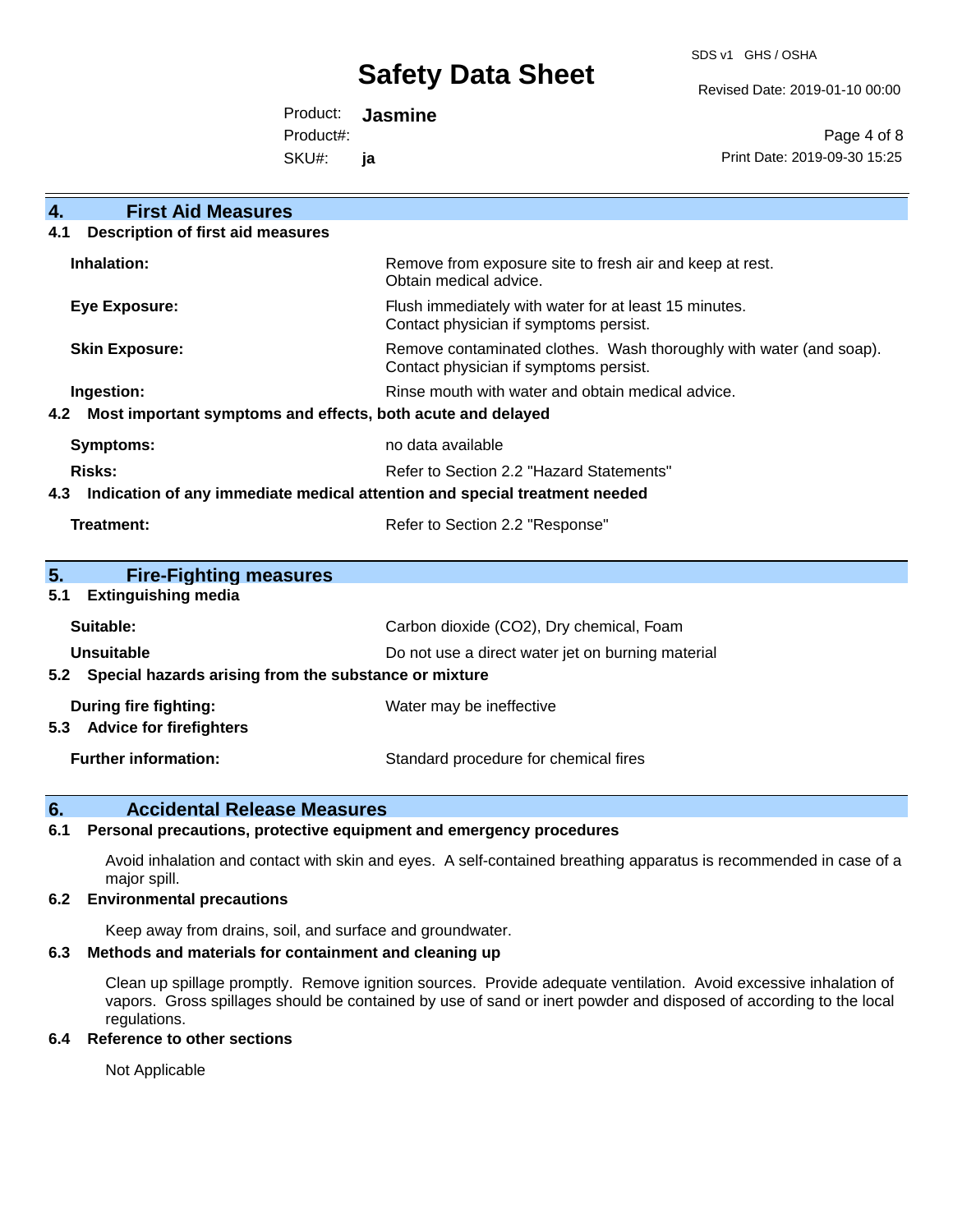Revised Date: 2019-01-10 00:00

Product: **Jasmine**  SKU#: Product#: **ja**

Page 5 of 8 Print Date: 2019-09-30 15:25

# **7. Handling and Storage**

#### **7.1 Precautions for safe handling**

Apply according to good manufacturing and industrial hygiene practices with proper ventilation. Do not drink, eat or smoke while handling. Respect good personal hygiene.

#### **7.2 Conditions for safe storage, including any incompatibilities**

Store in a cool, dry and ventilated area away from heat sources and protected from light in tightly closed original container. Avoid uncoated metal container. Keep air contact to a minimum.

#### **7.3 Specific end uses**

No information available

#### **8. Exposure Controls/Personal Protection**

#### **8.1 Control parameters**

| <b>Exposure Limits:</b> |                |       |       |             |                                           |
|-------------------------|----------------|-------|-------|-------------|-------------------------------------------|
| <b>Component</b>        |                | ACGIH | ACGIH | <b>OSHA</b> | OSHA<br>TWA ppm STEL ppm TWA ppm STEL ppm |
| 140-11-4                | Benzyl acetate | 10    |       |             |                                           |

**Engineering Controls:** Use local exhaust as needed.

#### **8.2 Exposure controls - Personal protective equipment**

| Eye protection:                | Tightly sealed goggles, face shield, or safety glasses with brow guards and side shields, etc.<br>as may be appropriate for the exposure |
|--------------------------------|------------------------------------------------------------------------------------------------------------------------------------------|
| <b>Respiratory protection:</b> | Avoid excessive inhalation of concentrated vapors. Apply local ventilation where appropriate.                                            |
| <b>Skin protection:</b>        | Avoid Skin contact. Use chemically resistant gloves as needed.                                                                           |

#### **9. Physical and Chemical Properties**

#### **9.1 Information on basic physical and chemical properties**

| Appearance:                  | Liquid                                |
|------------------------------|---------------------------------------|
| Odor:                        | Conforms to Standard                  |
| Color:                       | Pale Yellow to Greenish Yellow (G2-5) |
| <b>Viscosity:</b>            | Liquid                                |
| <b>Freezing Point:</b>       | Not determined                        |
| <b>Boiling Point:</b>        | Not determined                        |
| <b>Melting Point:</b>        | Not determined                        |
| <b>Flashpoint (CCCFP):</b>   | 199 F (92.78 C)                       |
| <b>Auto flammability:</b>    | Not determined                        |
| <b>Explosive Properties:</b> | None Expected                         |
| <b>Oxidizing properties:</b> | None Expected                         |
| Vapor Pressure (mmHg@20 C):  | 0.0771                                |
| %VOC:                        | 0.08                                  |
| Specific Gravity @ 25 C:     | 1.0260                                |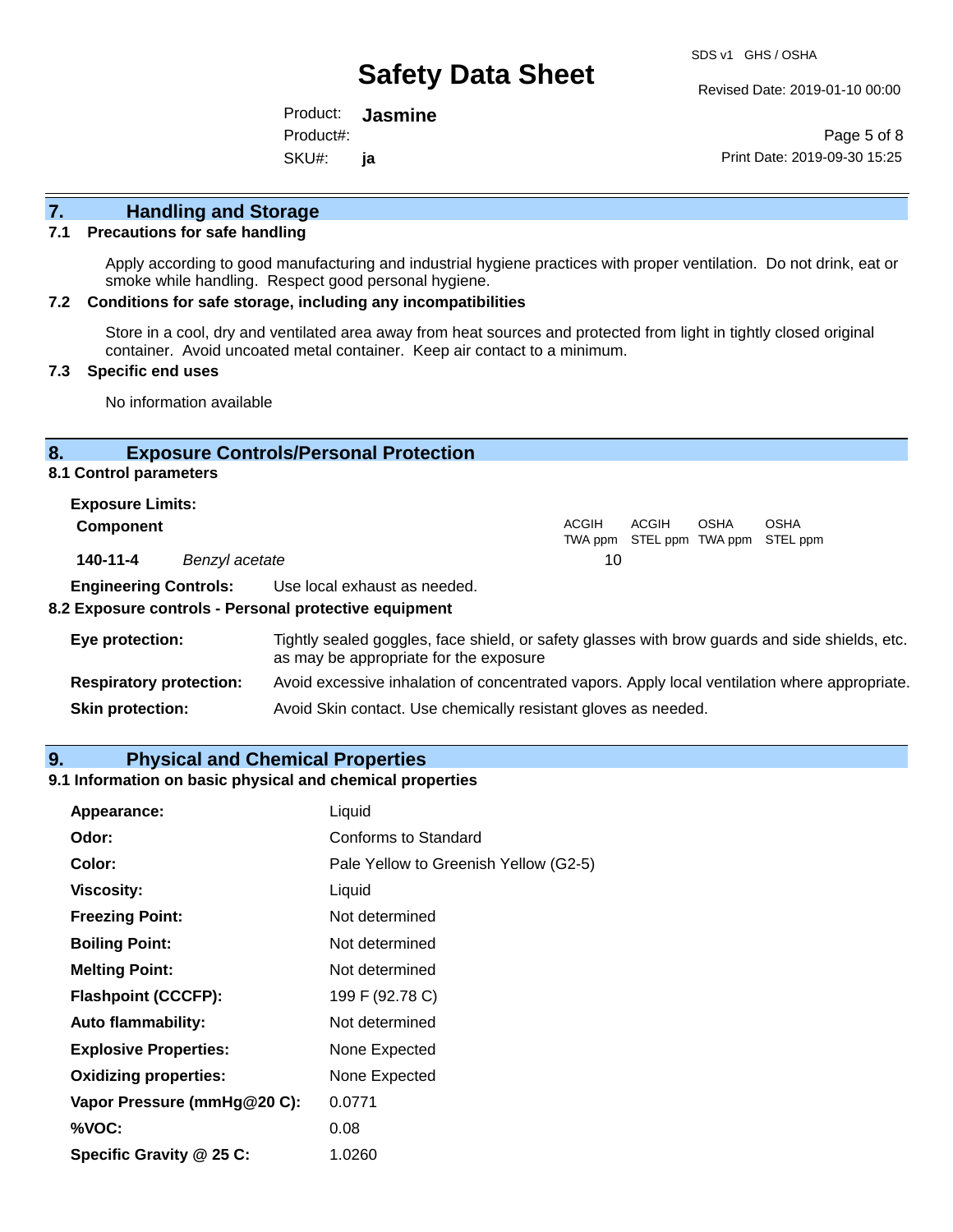Revised Date: 2019-01-10 00:00

|           | Product: <b>Jasmine</b> |                              |
|-----------|-------------------------|------------------------------|
| Product#: |                         | Page 6 of 8                  |
| SKU#:     | <b>ia</b>               | Print Date: 2019-09-30 15:25 |

| Density $@25C$ :         | 1.0230 |
|--------------------------|--------|
| Refractive Index @ 20 C: | 1.5190 |
| Soluble in:              | Oil    |

# **10. Stability and Reactivity**

| 10.1 Reactivity                         | None                                               |
|-----------------------------------------|----------------------------------------------------|
| <b>10.2 Chemical stability</b>          | Stable                                             |
| 10.3 Possibility of hazardous reactions | None known                                         |
| <b>10.4 Conditions to avoid</b>         | None known                                         |
| 10.5 Incompatible materials             | Strong oxidizing agents, strong acids, and alkalis |
| 10.6 Hazardous decomposition products   | None known                                         |

### **11. Toxicological Information**

### **11.1 Toxicological Effects**

Acute Toxicity Estimates (ATEs) based on the individual Ingredient Toxicity Data utilizing the "Additivity Formula"

| Acute toxicity - Oral - (Rat) mg/kg                | (LD50: 2469.9754) May be harmful if swallowed            |
|----------------------------------------------------|----------------------------------------------------------|
| Acute toxicity - Dermal - (Rabbit) mg/kg           | (LD50: 3427.7210) May be harmful in contact with skin    |
| Acute toxicity - Inhalation - (Rat) mg/L/4hr       | (LD50: 32.9674) May be harmful if inhaled                |
| <b>Skin corrosion / irritation</b>                 | May be harmful if inhaled                                |
| Serious eye damage / irritation                    | Causes serious eye damage                                |
| <b>Respiratory sensitization</b>                   | Not classified - the classification criteria are not met |
| <b>Skin sensitization</b>                          | May cause an allergic skin reaction                      |
| <b>Germ cell mutagenicity</b>                      | Not classified - the classification criteria are not met |
| Carcinogenicity                                    | Not classified - the classification criteria are not met |
| <b>Reproductive toxicity</b>                       | Not classified - the classification criteria are not met |
| Specific target organ toxicity - single exposure   | Not classified - the classification criteria are not met |
| Specific target organ toxicity - repeated exposure | Not classified - the classification criteria are not met |
| <b>Aspiration hazard</b>                           | Not classified - the classification criteria are not met |

# **12. Ecological Information**

### **12.1 Toxicity**

| <b>Acute acquatic toxicity</b>     | Not classified - the classification criteria are not met |
|------------------------------------|----------------------------------------------------------|
| <b>Chronic acquatic toxicity</b>   | Toxic to aquatic life with long lasting effects          |
| <b>Toxicity Data on soil</b>       | no data available                                        |
| <b>Toxicity on other organisms</b> | no data available                                        |

**12.2 Persistence and degradability no data available**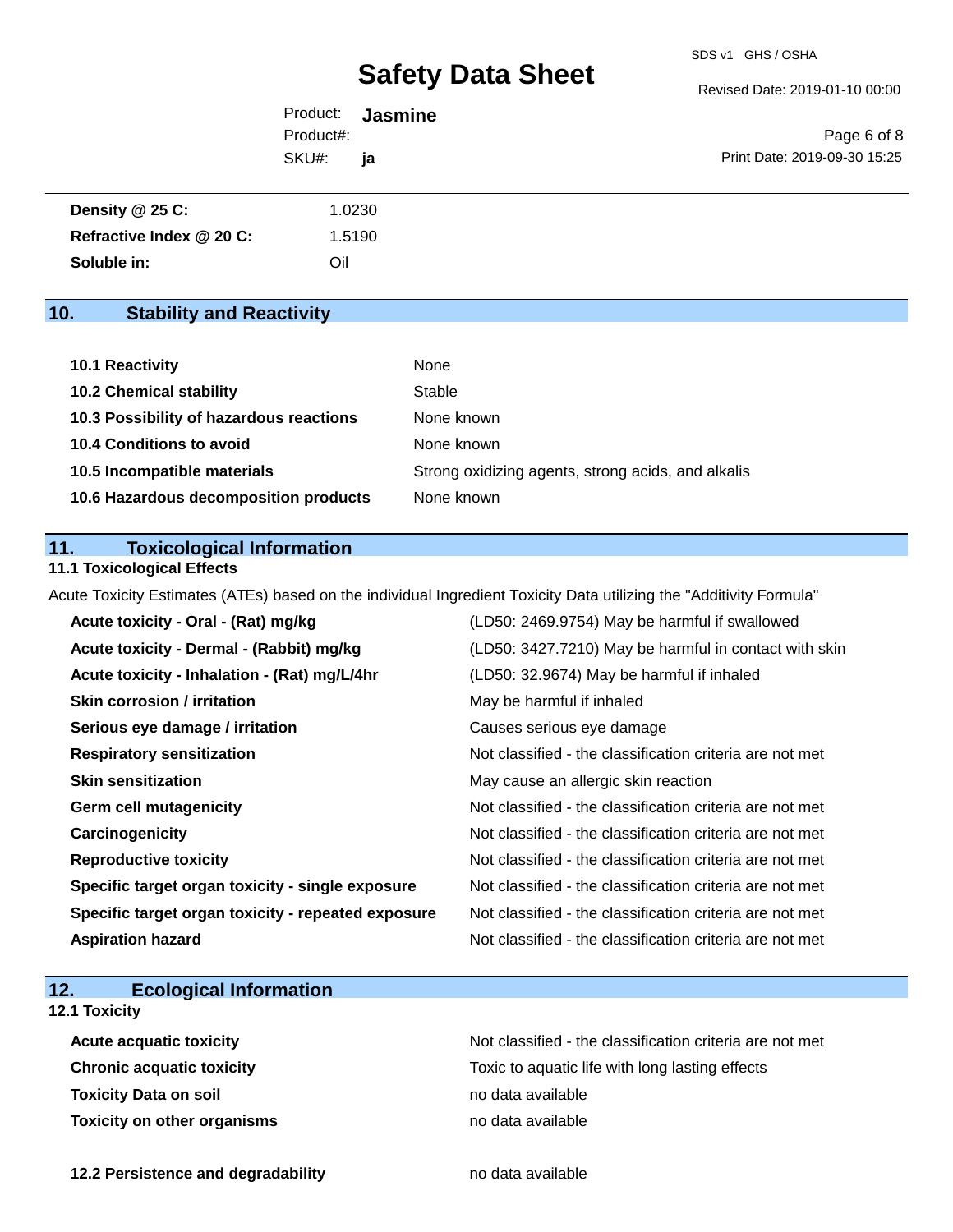SDS v1 GHS / OSHA

Revised Date: 2019-01-10 00:00

| الملئممنهم مبانعاتيمير | na data availahla.      |                              |
|------------------------|-------------------------|------------------------------|
| SKU#:                  | ia                      | Print Date: 2019-09-30 15:25 |
| Product#:              |                         | Page 7 of 8                  |
|                        | Product: <b>Jasmine</b> |                              |

| 12.3 Bioaccumulative potential | no data available |
|--------------------------------|-------------------|
| 12.4 Mobility in soil          | no data available |
| 12.5 Other adverse effects     | no data available |

### **13. Disposal Conditions**

#### **13.1 Waste treatment methods**

Do not allow product to reach sewage systems. Dispose of in accordance with all local and national regulations. Send to a licensed waste management company.The product should not be allowed to enter drains, water courses or the soil. Do not contaminate ponds, waterways or ditches with chemical or used container.

### **14. Transport Information**

| <b>Marine Pollutant</b>                                       | Yes. Ingredient of greatest environmental impact:<br>120-51-4 : (20 - 30 %) : Benzyl Benzoate |              |                                     |                 |               |
|---------------------------------------------------------------|-----------------------------------------------------------------------------------------------|--------------|-------------------------------------|-----------------|---------------|
| <b>Regulator</b>                                              |                                                                                               | <b>Class</b> | <b>Pack Group</b>                   | <b>Sub Risk</b> | UN-nr.        |
| U.S. DOT (Non-Bulk)                                           |                                                                                               |              | Not Regulated - Not Dangerous Goods |                 |               |
| <b>Chemicals NOI</b>                                          |                                                                                               |              |                                     |                 |               |
| <b>ADR/RID (International Road/Rail)</b>                      |                                                                                               |              |                                     |                 |               |
| <b>Environmentally Hazardous</b><br>Substance, Liquid, n.o.s. |                                                                                               | 9            | Ш                                   |                 | <b>UN3082</b> |
| <b>IATA (Air Cargo)</b>                                       |                                                                                               |              |                                     |                 |               |
| <b>Environmentally Hazardous</b><br>Substance, Liquid, n.o.s. |                                                                                               | 9            | Ш                                   |                 | <b>UN3082</b> |
| IMDG (Sea)                                                    |                                                                                               |              |                                     |                 |               |
| <b>Environmentally Hazardous</b><br>Substance, Liquid, n.o.s. |                                                                                               | 9            | Ш                                   |                 | <b>UN3082</b> |

| 15.        | <b>Regulatory Information</b>             |              |                                                              |
|------------|-------------------------------------------|--------------|--------------------------------------------------------------|
|            | <b>U.S. Federal Regulations</b>           |              |                                                              |
|            | <b>TSCA (Toxic Substance Control Act)</b> |              | All components of the substance/mixture are listed or exempt |
|            | 40 CFR(EPCRA, SARA, CERCLA and CAA)       |              | This product contains NO components of concern.              |
|            | <b>U.S. State Regulations</b>             |              |                                                              |
|            | <b>California Proposition 65 Warning</b>  |              | This product contains the following components:              |
|            | 93-15-2<br>202-223-0                      | $\leq$ 3 ppm | Methyl Eugenol (Natural Source)                              |
|            | <b>Canadian Regulations</b>               |              |                                                              |
| <b>DSL</b> |                                           |              | 100.00% of the components are listed or exempt.              |

# **16. Other Information**

### **GHS H-Statements referred to under section 3 and not listed in section 2**